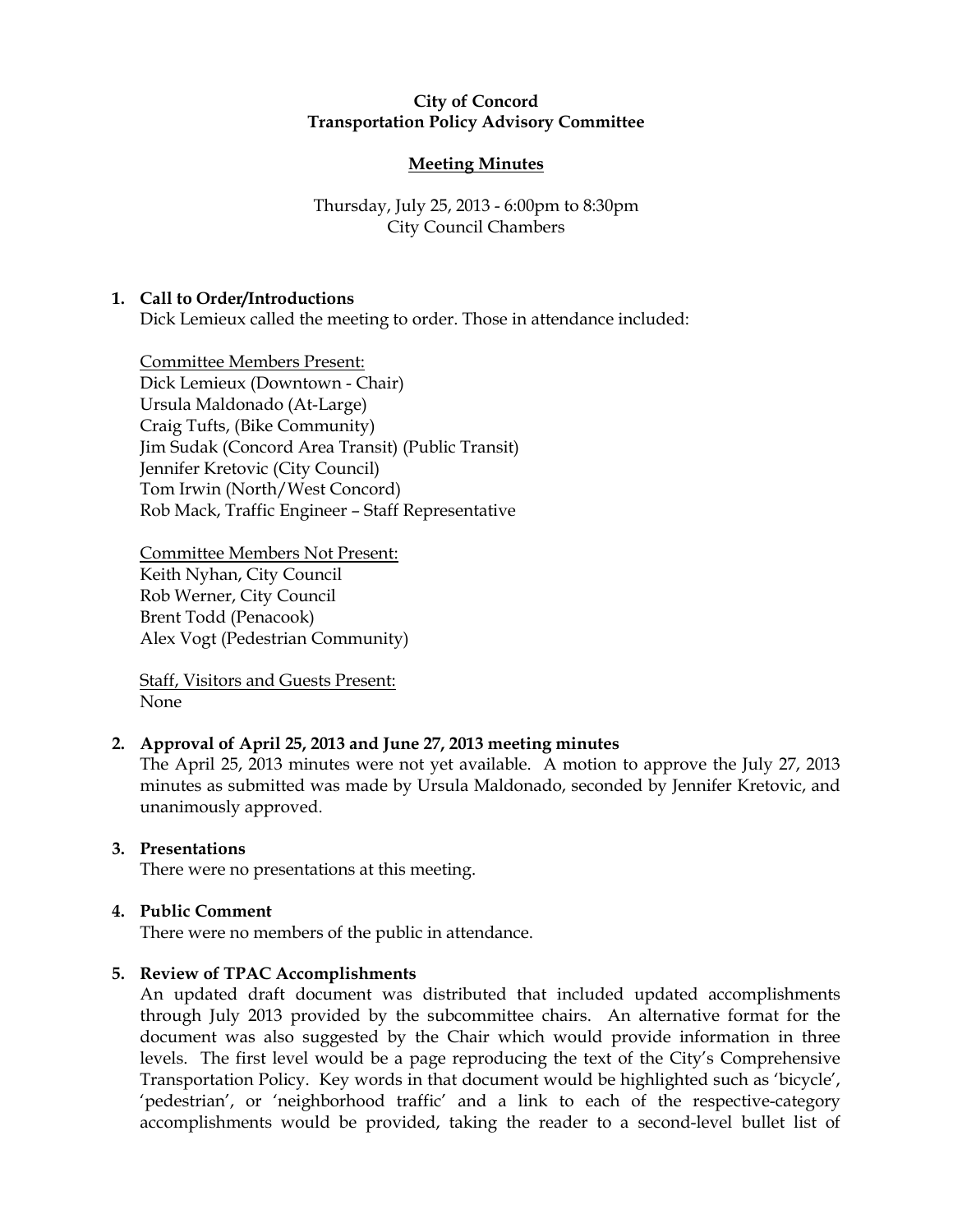general accomplishments. If possible, the bullet list would be set up so that if the cursor was placed over a specific bullet line, a 'drop down box' would appear with a more detailed description of that particular general accomplishment. This would be the third level of information and would providing specific details for readers interested in more detail on that topic. For example, a second-level bullet noting a TPAC-Bike accomplishment such as 'restriping lane lines to include space for bike lanes' might have a drop-down third level of information listing a dozen or so specific streets in the city where this has been done. The addition of select photographs should also be considered.

Attendees concurred with the above three-level format. Dick Lemieux offered to take the first cut at reorganizing the updated list of accomplishments into such a format. Rob Mack will verify if the drop-down menus are doable on the city's web page design. An updated draft document, at least to the second-level bullet lists, will then be submitted to subcommittee chairs who would be asked to provide the third-level 'details' for applicable bullets. Review of the advanced draft will continue at the next meeting.

A bullet list of 'complete streets' accomplishments will also be added to the next draft to accommodate the TPAC efforts on the Main Street Complete Streets Project.

# 6. Consent Reports

a. Approval of Subcommittee Minutes (Pedestrian, Bicycle, Public Transit, and Traffic Operations)

Submitted were the following subcommittee minutes: Pedestrian - April 18<sup>th</sup>; Bicycle – April 1st and June 3rd; Public Transportation – April 30th and May 28th; and Traffic Operations – April  $16th$ , May  $21st$ , and June  $18th$ . A motion to approve the above subcommittee minutes as submitted was made by Jennifer Kretovic, seconded by Craig Tufts, and unanimously approved.

# 7. TPAC Referrals from City Council, Staff and Chair

There were no new referrals to consider.

Regarding past referrals to TOC/TPAC, Rob Mack noted that on July 8, 2013, City Council voted to remove the two STOP signs on Heather Lane at the Gabby Lane intersection.

The Chair requested that an overview of TPAC-related Council actions be included as a regular discussion item in future TPAC agendas.

# 8. Status report on subcommittees

# a. Pedestrian Committee, Alex Vogt

Rob Mack relayed notes provided by Alex Vogt reporting that the Pedestrian Committee met this past month to review and comment on the draft TPAC Accomplishments. Alex also wanted to relay that he observed the sample street lighting on Main Street and found the color and height acceptable but thought it could be a little brighter and more uniform with respect to other ambient lighting. He also noted a concern that the sidewalks along Loudon Road should be reconstructed and brought into ADA compliance.

Rob Mack noted that the 2014 Loudon Road Corridor Improvement Project does not include funding for full sidewalk replacement; this first phase of the project is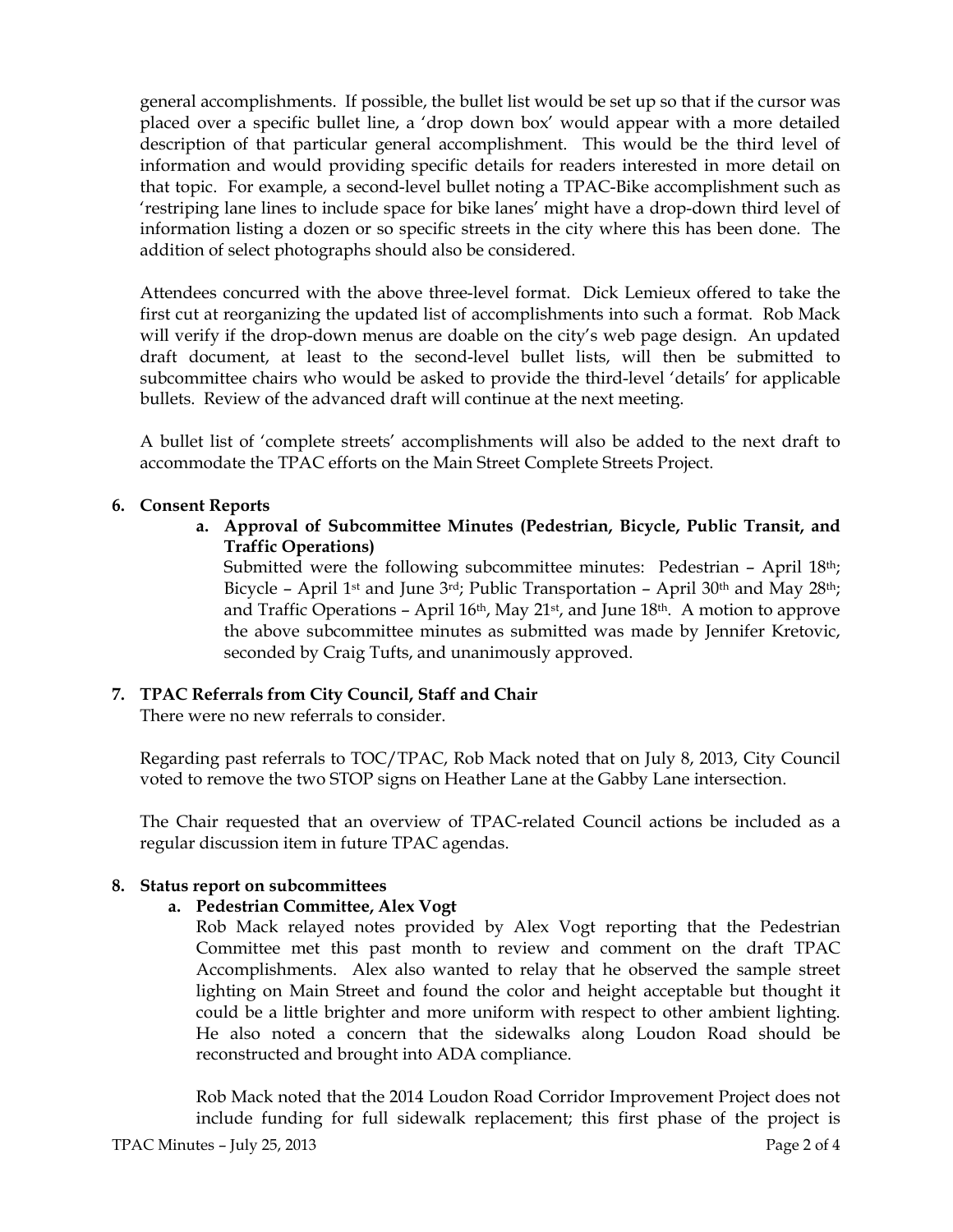generally a curb-to-curb resurfacing project with only minor sidewalk/curb modifications at select driveway locations. Sidewalk and streetscape improvements are the third phase of this corridor improvement which is programmed in the outyear. Several attendees noted that it would be desirable is such a sidewalk improvement could be incorporated in the Phase 1 project.

## b. Bike Committee, Craig Tufts

Craig Tufts reported that the Bike Committee did not meet last month.

## c. Public Transit Committee, Jennifer Kretovic

Jennifer Kretovic reported that at its last meeting, the committee worked on updating the public transportation section of the draft TPAC accomplishment list. It was noted that CAT ridership has had a noticeable drop in ridership in May and June. It was suggested that an overall drop in ridership for the year may be partly due to discontinuing the Concord Hospital stop on the Crosstown Route. CAT has also had to deal with several issues that have an adverse impact on patron comfort such as: some passengers consuming alcohol on the bus, or riding for extended periods (with the ride-all-day pass) during hot weather to enjoy the air conditioning.

### d. Traffic Operations Committee, Rob Mack

Rob Mack reported that the Traffic Operations Committee met on July 16, 2013 and discussed a Council referral from a resident concerned with speeding along Church Street between Bouton and N. State Streets. Engineering conducted speed counts for two days on this street segment and found 85th percentile speeds to be 19-23 mph, where 25 mph is posted. TOC did not find speeding to be a prevalent issue, and that excessive speed by a few inconsiderate individuals was an enforcement issue (timeof-day data related to high speeds was provided to the police department).

TOC also considered a resident concern on speeding near the westerly end of Portsmouth Street near the Eastman Street intersection. Engineering conducted speed counts for three days on this street section and found 85<sup>th</sup> percentile speeds to be 24-26 mph, where 30 mph is posted. TOC did not find speeding to be a prevalent issue, and that excessive speed by a few inconsiderate individuals was an enforcement issue (time-of-day data related to high speeds was provided to the police department). Since the Portsmouth/Eastman intersection operates as a nonstopping right-angle turn, TOC recommended installation of curve advisory signs and 10 mph advisory plaques on both approaches to the turn.

#### 9. Staff Updates

# a. Downtown Complete Streets Improvement Project – TIGER 2012 (CIP460)

Rob Mack provided a brief update on the status of the Downtown Complete Streets Improvement Project. A request for bids for construction would be posted tomorrow with bids to be opened on August  $29<sup>th</sup>$ . The project plans also received tentative approval from FHWA today. Sample street lights were just installed for public comment (several TPAC members planned to see them after tonight's meeting). The snow-melt system was being bid as three alternates: sidewalks-only in the core; sidewalks-only from the core east to Theatre Street; and both street and sidewalks from the core east to Theatre Street.